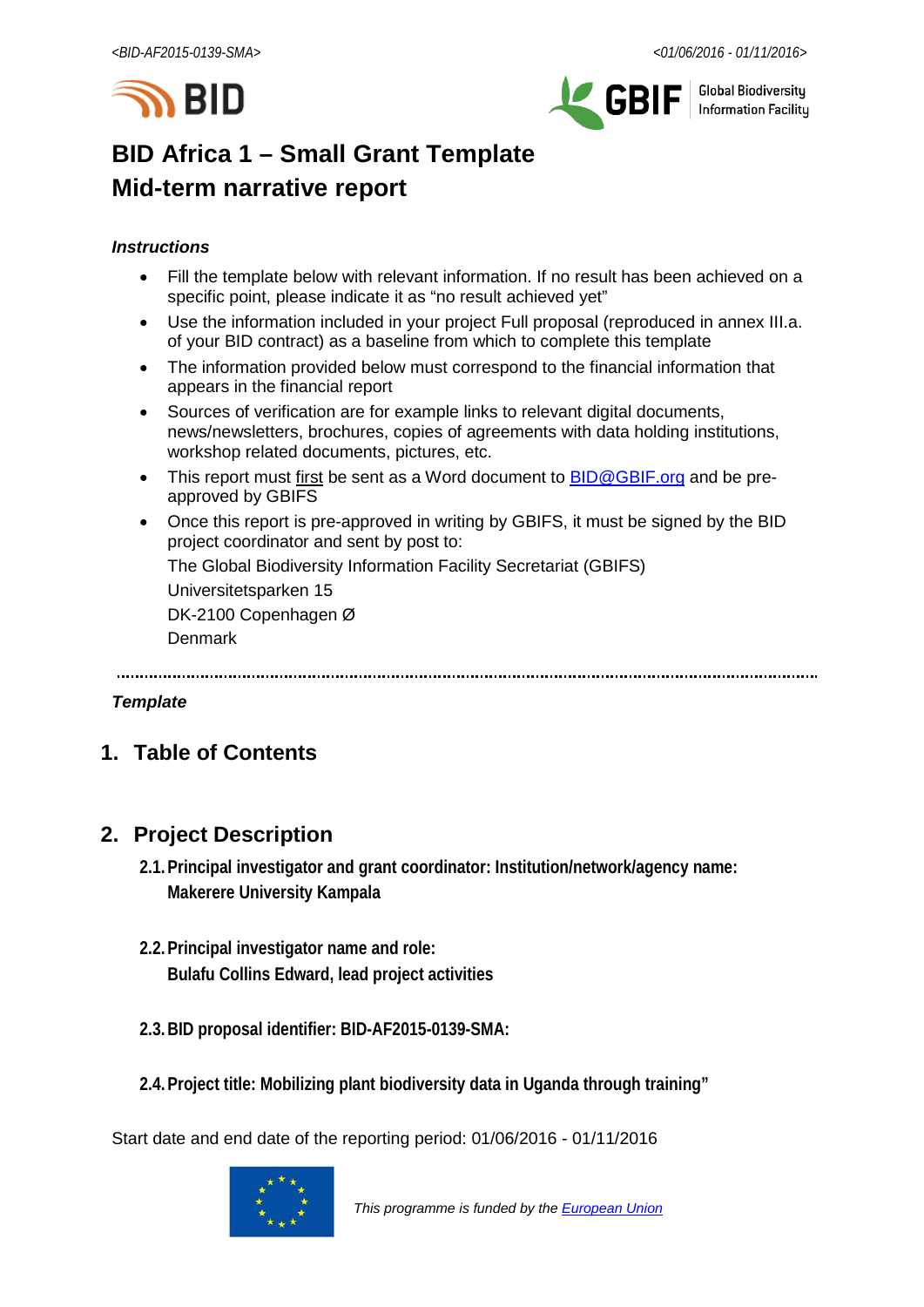



**2.5.Country(ies) in which the activities take place: Uganda**

# **3. Overview of results**

### **3.1.Executive summary**

*Give a short summary of the activities implemented and the outcomes of the project for the reporting period (no more than ½ page).*

| Activity                                                                                                                                     | Outcome                                                            |
|----------------------------------------------------------------------------------------------------------------------------------------------|--------------------------------------------------------------------|
| 1. Identity data holders actively involved in research,<br>monitoring and managing biodiversity data from various<br>institutions in Uganda. | 31 persons identified and invited for training                     |
| 2. Five day training data holders to equip them with practical<br>skills and tools for data publishing and data paper publishing.            | 18 persons trained in data publishing and data<br>paper publishing |

### **3.2.Progress against expected milestones:**

| Expected milestones/activities                                                                                                                           | Completed?<br>Yes/No | <b>Explanatory notes</b>                                                                                       | Sources of<br>verification                                                                                     |
|----------------------------------------------------------------------------------------------------------------------------------------------------------|----------------------|----------------------------------------------------------------------------------------------------------------|----------------------------------------------------------------------------------------------------------------|
| Completed capacity self-assessment<br>questionnaire for data holding institutions<br>(http://www.gbif.org/resource/82785)                                | Yes                  | The form was filled and sent to<br>GBIF/BID and<br>acknowledgement of reciept<br>received (sent 02 August 2016 | Email<br>confrimation<br>copy                                                                                  |
| The instituton that will publish your data is<br>registered with GBIF.org<br>For registered data publishers see:<br>http://www.qbif.org/publisher/search | Yes                  | IPT is yet to be set up                                                                                        | Manager Mr.<br>Innocent<br>confirmed and<br>participated in<br>the training as<br>well endorsed<br>the project |
| The data users identified in the full proposal<br>have documented their intended use of the<br>mobilized data and provided early feedback                | No                   | The person responsible have<br>not yet confirmed                                                               | <b>NA</b>                                                                                                      |

### **3.3.Datasets published on GBIF.org**

*If the dataset is not yet published, please indicate the name of the institution that is expected to host the data when published in the column "DOI or URL/Planned hosting institution". Add as many rows as needed.*

| Dataset title       | Publishing<br><i>institution</i>           | <b>DOI or URL/Planned</b><br>hosting institution | Date/expected<br>date of<br>publication | Explanatory<br>notes                                    |
|---------------------|--------------------------------------------|--------------------------------------------------|-----------------------------------------|---------------------------------------------------------|
| Acanthaceae dataset | Makerere<br>university<br><b>Herbarium</b> | <b>UGABIF</b>                                    | Yet to be<br>confirmed                  | the data is still be<br>evaluated and<br>some more data |

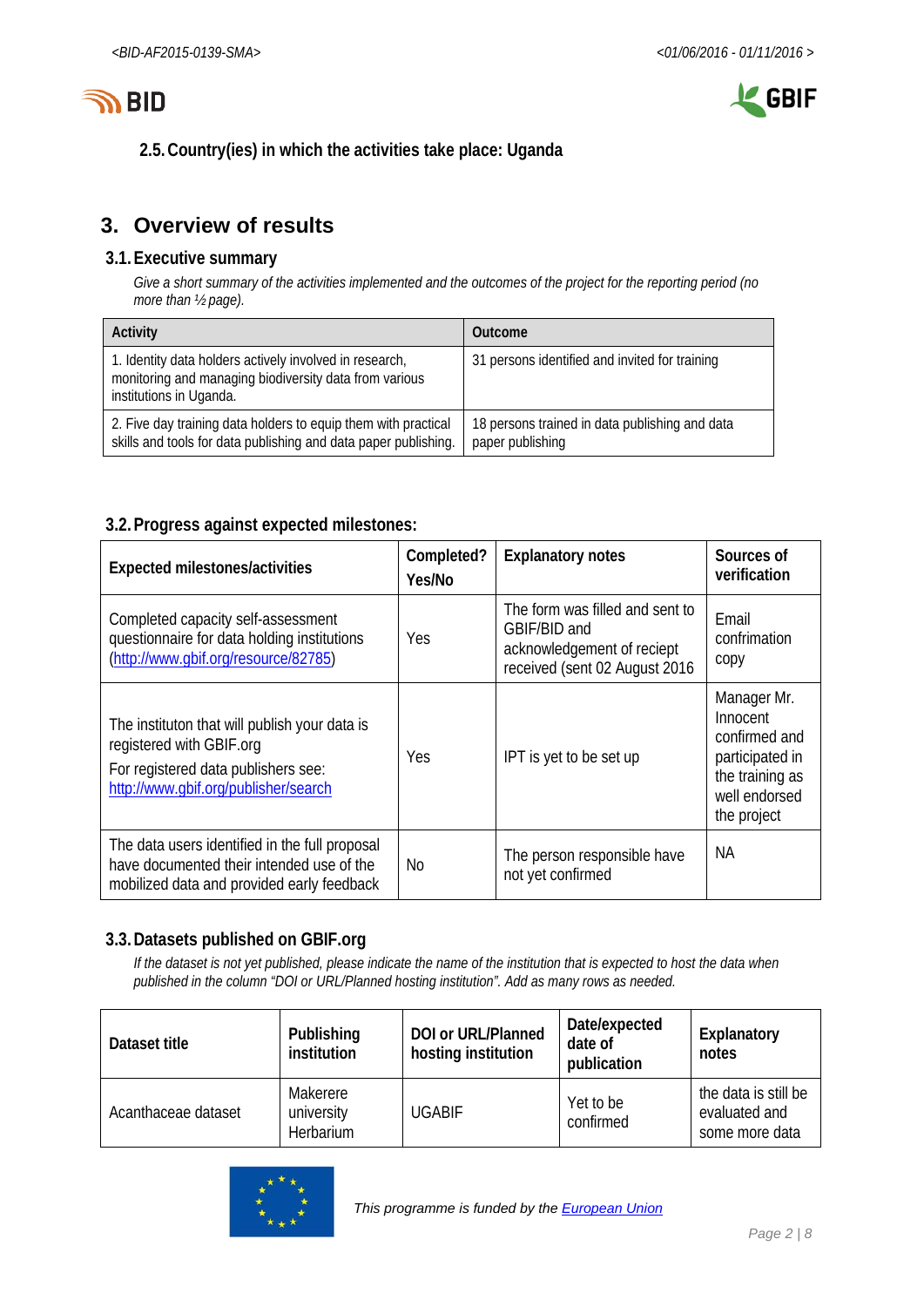



|                                                                                                                                        |                                                                                                    |               |                        | fields populated                                                      |
|----------------------------------------------------------------------------------------------------------------------------------------|----------------------------------------------------------------------------------------------------|---------------|------------------------|-----------------------------------------------------------------------|
| Acacia senegal dataset                                                                                                                 | Makerere<br>university<br>department of<br>plant Sciences,<br>Microbiology<br>and<br>Biotechnology | <b>UGABIF</b> | Yet to be<br>confirmed | Data being<br>cleaned and<br>coordinates being<br>verified            |
| Medicinal plants from<br>selected districts in<br>Uganda                                                                               | Makerere<br>university<br>department of<br>plant Sciences,<br>Microbiology<br>and<br>Biotechnology | <b>UGABIF</b> | Yet to be<br>confirmed | Coodinates for<br>the plants are<br>being added to<br>the data set    |
| Inventory data from PhD<br>studies and Biodiversity<br>research targeting<br>species of economic<br>potential including insect<br>data | Occurrence and<br>sample based                                                                     | <b>UGABIF</b> | Yet to be<br>confirmed | Manuscripts yet<br>to be published to<br>pave way for data<br>sharing |
| Afro-Alpine species                                                                                                                    | Occurrence and<br>sample based                                                                     | <b>UGABIF</b> | Yet be confirmed       | Necessary<br>approval yet to be<br>granted by data<br>holders         |

### **3.4.Examples of use of biodiversity data available through GBIF**

*Use the table to document use or planned use of data available through GBIF as part of your project. Please provide the DOI for datasets published on GBIF or data downloaded from GBIF in the "Dataset" column. Briefly describe how the data have been used or are planned to be used in the "Data use" column (ca. 50 words). Provide the date or approximate time frame in months for the use or planned use in the "Date/time frame" column. Please provide links to any documents or webpages documenting the use in the "Sources of verification" column. Add as many rows as needed.*

| <b>Dataset</b>   | Data user                                                                                | Data use                                                         | Date/time<br>frame    | Sources of<br>verification | <b>Notes</b>                 |
|------------------|------------------------------------------------------------------------------------------|------------------------------------------------------------------|-----------------------|----------------------------|------------------------------|
| Not yet uploaded | National Environmental<br><b>Management Authority</b>                                    | Increased surveillance<br>of invasive species                    | January-<br>May 2017  |                            | Planned<br>when<br>available |
| Not yet uploaded | Research institutions,<br>Universities, Forestry<br>Resources Research<br>Institute etc. | Increased monitoring<br>of protected area plant<br>species       | January –<br>May 2017 |                            | Planned<br>when<br>available |
| Not yet uploaded | <b>Universities</b>                                                                      | Increased research on<br>Uganda endemic and<br>germplasm storage | January –<br>May 2017 |                            | Planned<br>when<br>available |

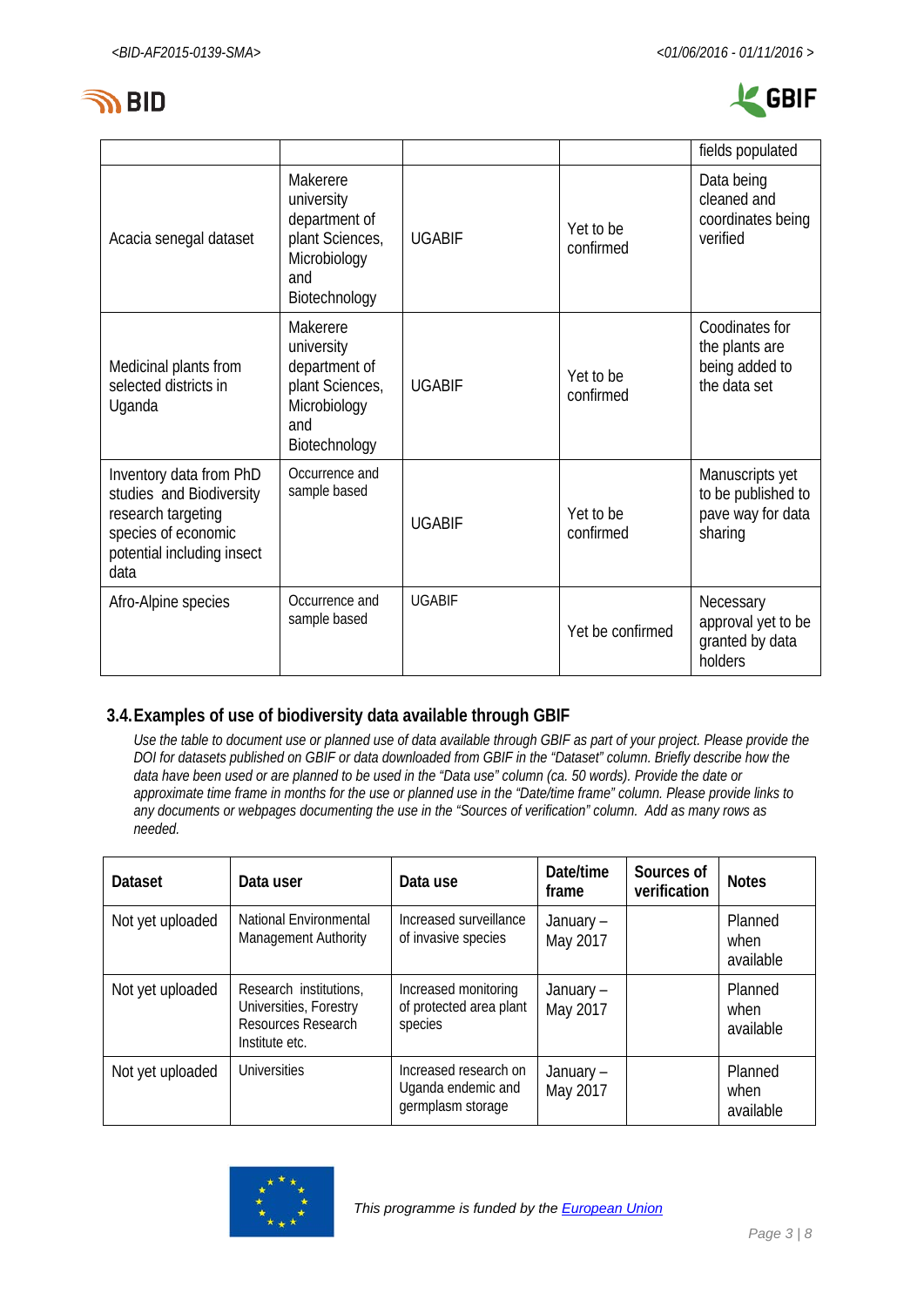



| Not yet uploaded | Research institutions,<br>Universities,               | Increased surveillance<br>of endemic species | January –<br>May 2017 | Planned<br>when<br>available |
|------------------|-------------------------------------------------------|----------------------------------------------|-----------------------|------------------------------|
| Not yet uploaded | National Environmental<br><b>Management Authority</b> | Updated state of<br>biodiversity reports     |                       | Planned<br>when<br>available |

### **3.5.Events organized as part of the project**

*List all the events that have been organized as part of your project. Please provide links to any documents or webpages documenting the use in the "Sources of verification" column. Add as many rows as needed.*

| <b>Full title</b>                              | Organizing<br>institution                                             | <b>Dates</b>         | Number of<br>participants   | Sources of<br>verification                                |
|------------------------------------------------|-----------------------------------------------------------------------|----------------------|-----------------------------|-----------------------------------------------------------|
| Increasing visibility and<br>usability of data | Department of<br>Plant Sciences,<br>Microbiology and<br>Biotechnology | 2-3 November<br>2016 | Approximately 60<br>persons | Yet to be done, but<br>lists, photos will be<br>provided. |

# **4. Implementation of BID project activities**

*Refer to section 2.2 "Deliverables, activities and reporting criteria" in your BID full proposal. Provide updates on each of the activities using the reporting criteria and other sources of verification as appropriate. Sources of verification are for example links to relevant digital document, news, newsletter, brochures, copies of agreements with data holding institutions, workshop related documents, pictures, etc.*

### **4.1.Goal 1: Increase available biodiversity data, within and beyond the grant period**

*Activity 1 name:*

**Data holder mapping**

**Description of any implementation during the reporting period**

31 persons identified and invited for training

**Sources of verification**

Invitation letters/emails

*Activity 2 name:*

Training and capacity enhancement

**Description of any implementation during the reporting period**

Train data holders with practical skills and tools for data publishing and data paper publishing. Identified participants were trained with skills in data paper preparation for sharing, data paper preparation for publication

### **Sources of verification**

Attendance lists and photos, sample draft data papers

*[Add as many activities as given in your full proposal under "Deliverables, activities and reporting criteria" for goal 1]*

Activity 3: network of data publishers- this is planned in the next phase as planned in the proposal.

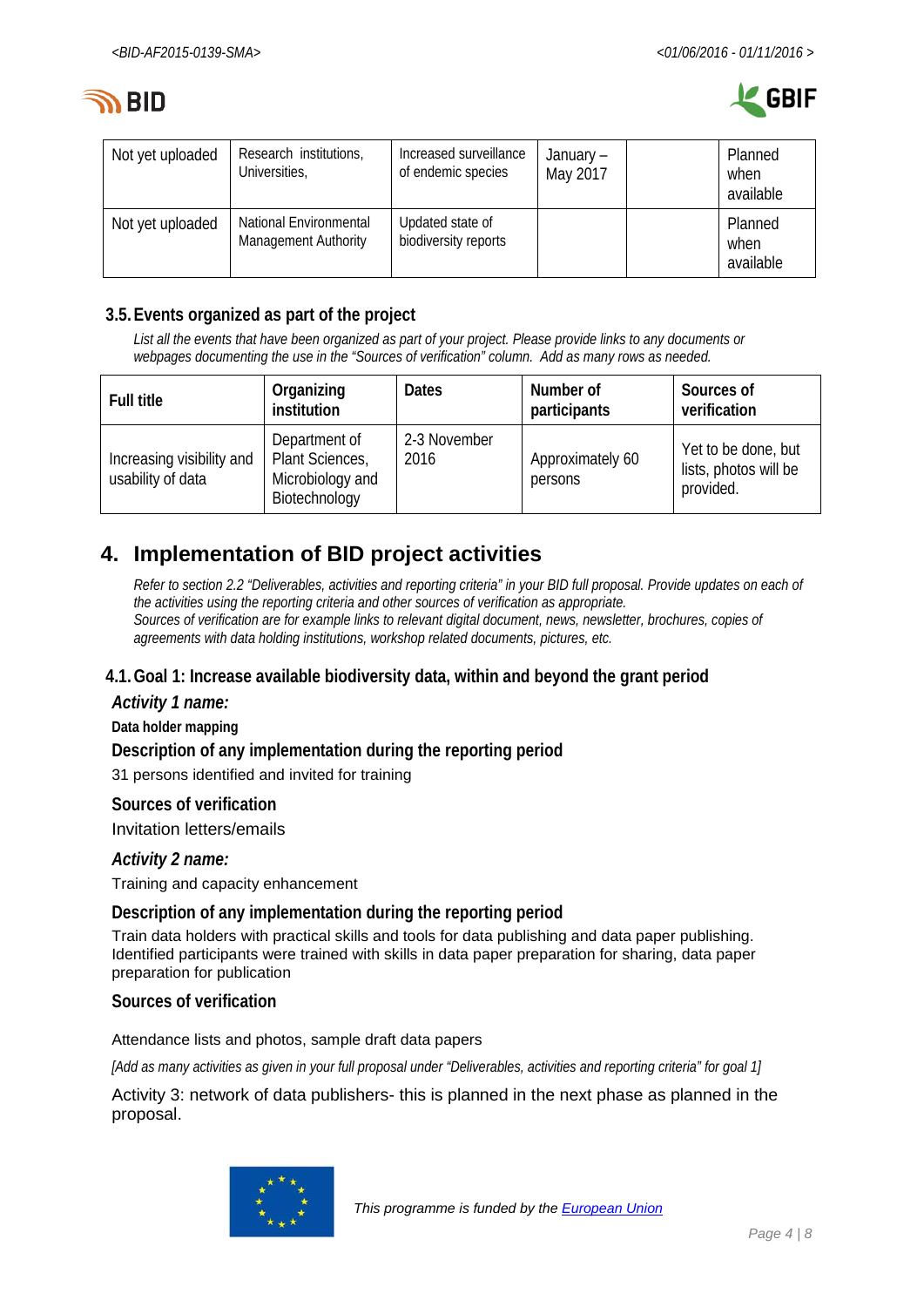



Activity 4: data upload: This is planned in the next phase. **4.2.Goal 2: Apply biodiversity data in response to conservation priorities** *Activity 1 name:* **Data re-use by research institutions Description of any implementation during the reporting period** Not yet done **Sources of verification** NA *Activity 2 name:* **Data re-use by conservation agencies Description of any implementation during the reporting period** Not yet done **Sources of verification** NA

*[Add as many activities as given in your full proposal under "Deliverables, activities and reporting criteria" for goal 2]*

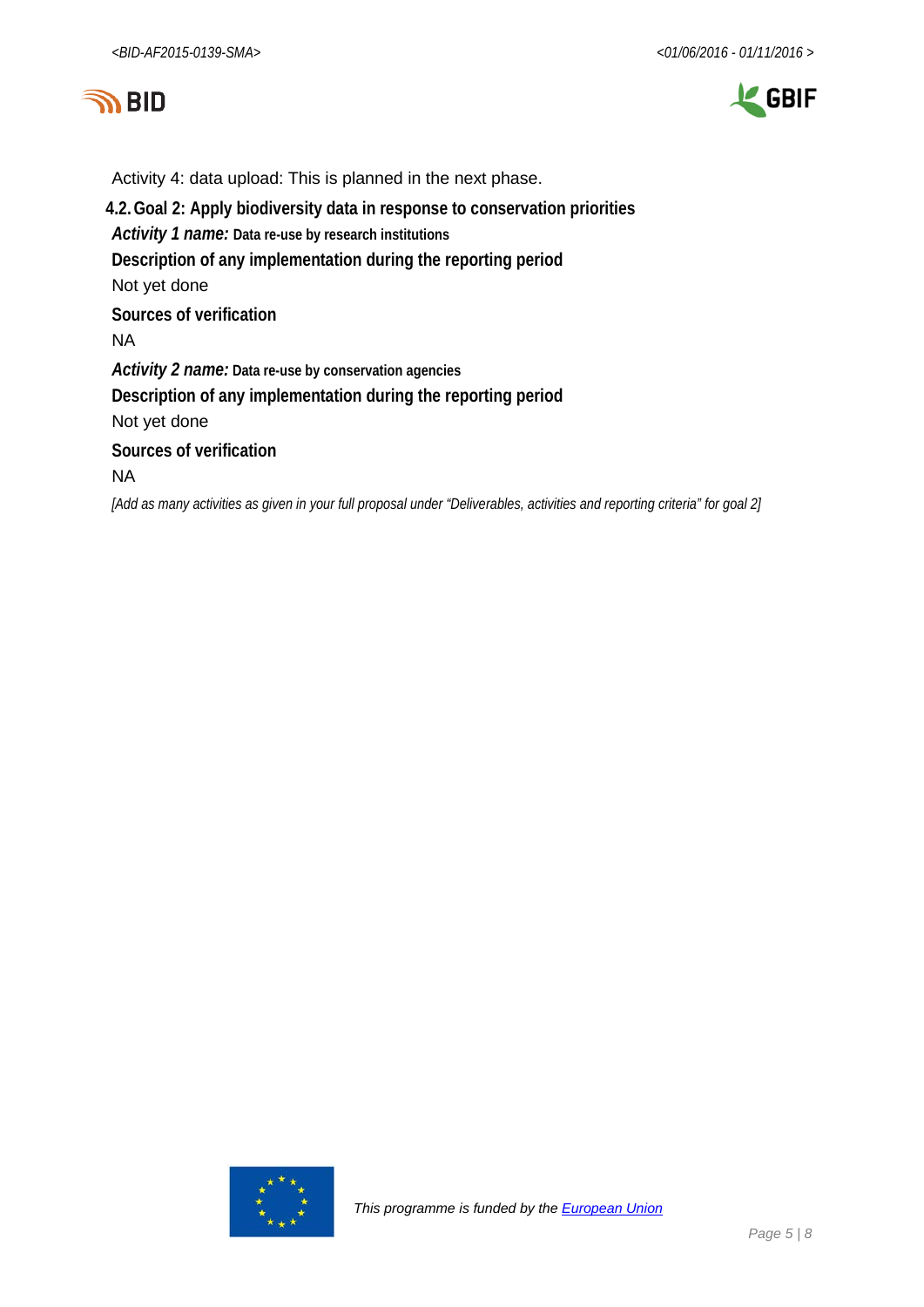



# **5. Updated calendar for the BID project implementation and evaluation period**

*The calendar should be completed in the same way as in the Full Project Proposal, but should include any expected changes. Provide reasons for any expected changes in section 5.1 'Explanatory Notes'.*

| Implementation period (maximum 14 months, starting 1 June 2016 at the earliest)          |   |                |              |  |  |   |  |  |  |                                                                                                    |   |  |  |  |  |  |  |              |
|------------------------------------------------------------------------------------------|---|----------------|--------------|--|--|---|--|--|--|----------------------------------------------------------------------------------------------------|---|--|--|--|--|--|--|--------------|
| Implementation period start date and end date<br>$(dd/\text{mm/yy})$                     |   |                |              |  |  |   |  |  |  |                                                                                                    |   |  |  |  |  |  |  |              |
| <b>Activity</b>                                                                          |   | $\overline{2}$ | $\mathbf{3}$ |  |  |   |  |  |  | $4$   5   6   7   8   9   10   11   12   13   14   15   16   17   18   19   20   21   22   23   24 |   |  |  |  |  |  |  | <b>Notes</b> |
| Data holder mapping                                                                      | X | $\chi$         |              |  |  |   |  |  |  |                                                                                                    |   |  |  |  |  |  |  |              |
| Training and capacity enhancement for data paper<br>publishing and data papers           |   |                | ↗            |  |  |   |  |  |  |                                                                                                    |   |  |  |  |  |  |  |              |
| Technical support to data holders for Data sets<br>publishing and data paper publication |   |                |              |  |  |   |  |  |  | $x$   $x$   $x$   $x$   $x$   $x$   $x$   $x$   $x$                                                |   |  |  |  |  |  |  |              |
| Establishment of Network of publishers and web portal                                    |   |                |              |  |  |   |  |  |  |                                                                                                    | Χ |  |  |  |  |  |  |              |
| Mid-term evaluation & reporting                                                          |   |                |              |  |  | Χ |  |  |  |                                                                                                    |   |  |  |  |  |  |  |              |

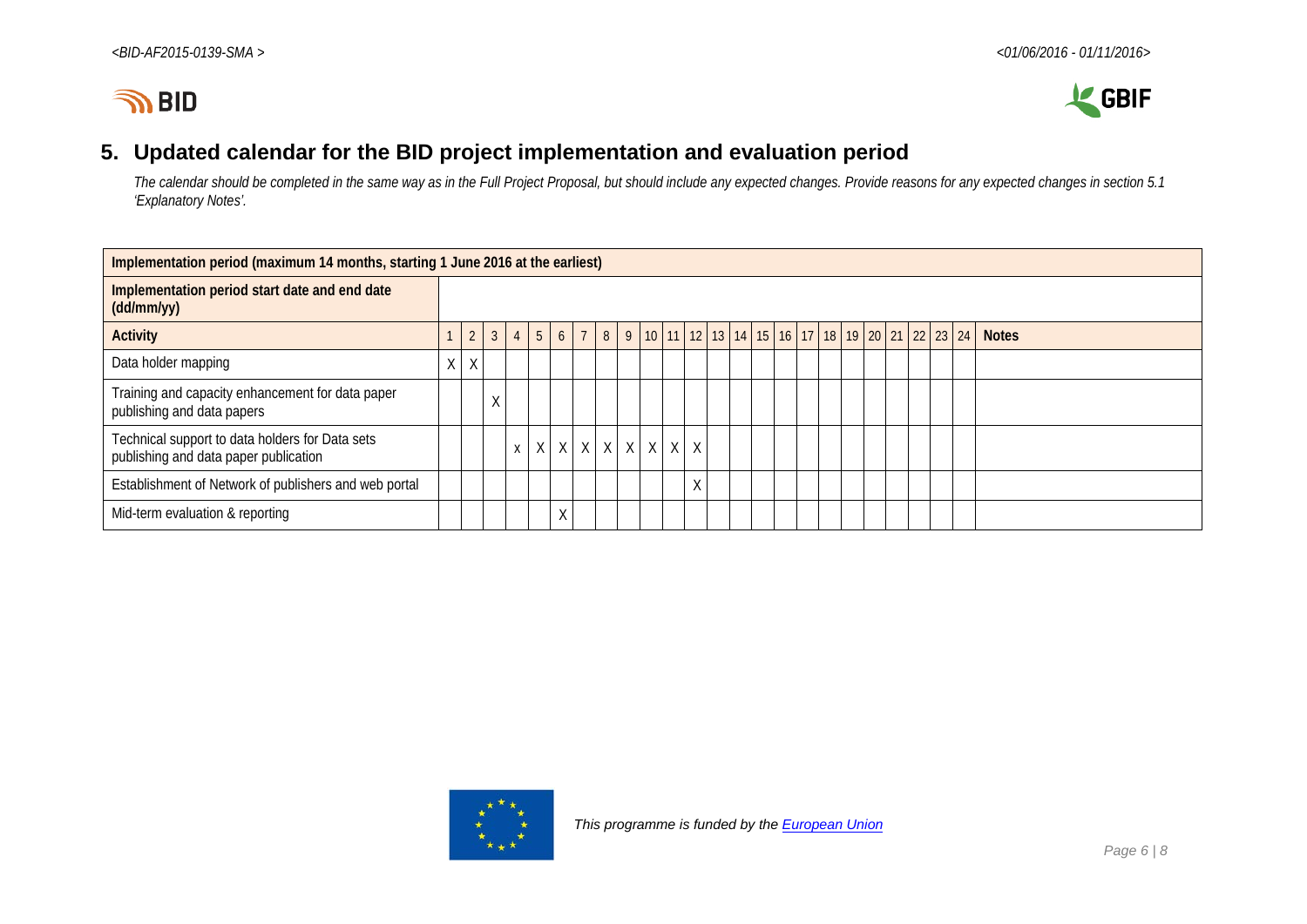



| Evaluation period (maximum 6 months, ending 31 December 2017 at the latest) |  |                 |              |              |   |   |   |                                |  |  |  |  |
|-----------------------------------------------------------------------------|--|-----------------|--------------|--------------|---|---|---|--------------------------------|--|--|--|--|
| Evaluation period start date and end date<br>(dd/mm/yy)                     |  |                 |              |              |   |   |   |                                |  |  |  |  |
| <b>Activity</b>                                                             |  | $\vert 2 \vert$ |              |              |   |   |   | $3 \mid 4 \mid 5 \mid 6$ Notes |  |  |  |  |
| Evaluation                                                                  |  | $\times$        | $\mathsf{X}$ | $\mathbf{v}$ |   |   |   |                                |  |  |  |  |
| Communication to stakeholders                                               |  |                 |              |              | X |   |   |                                |  |  |  |  |
| Final financial and narrative reporting                                     |  |                 |              |              |   | X | X |                                |  |  |  |  |

### **5.1.Explanatory notes:**

Nothing is expected to change.